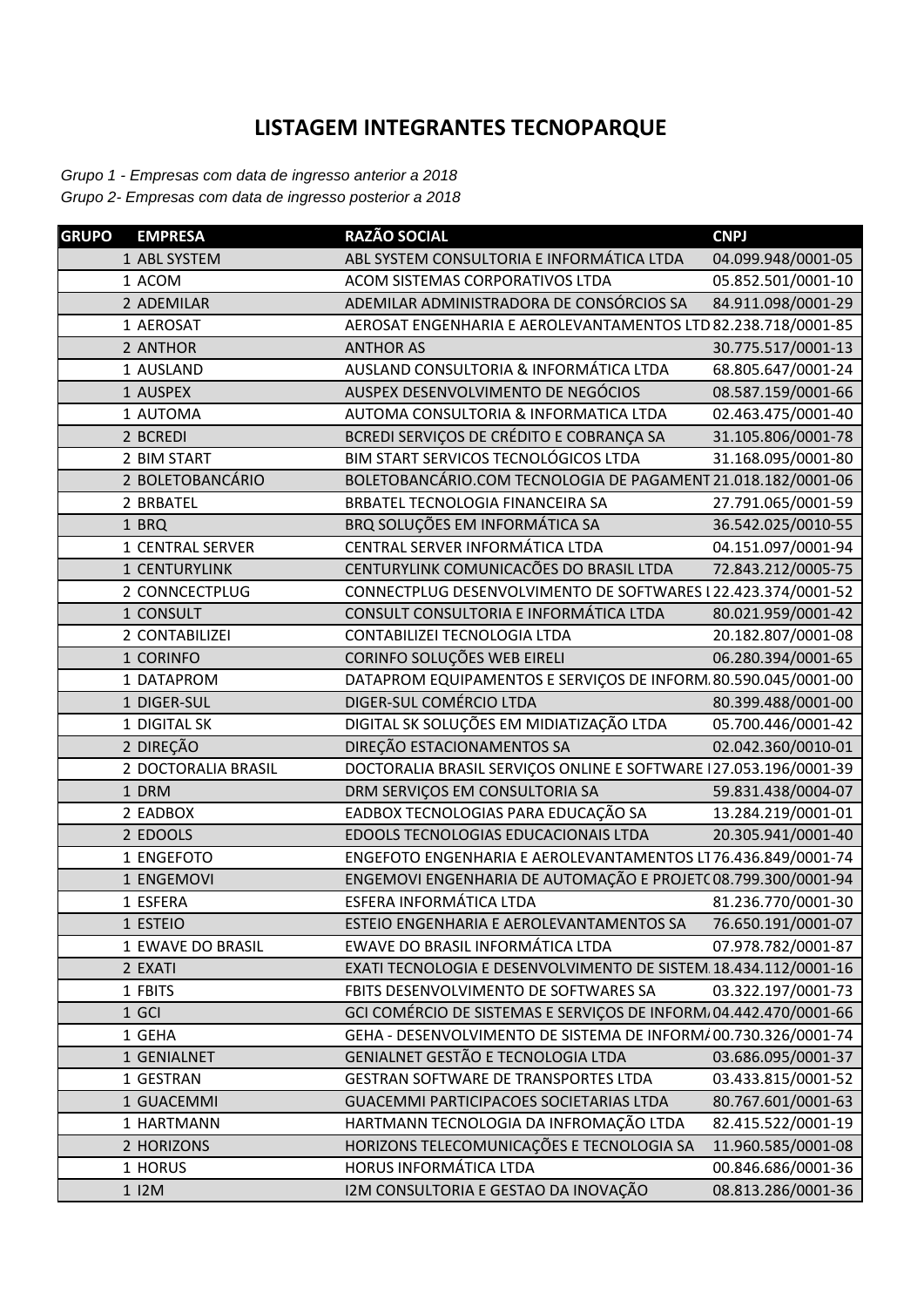| 1 IBO DO BRASIL           | IBO DO BRASIL PROJETOS E DESENHOS LTDA                            | 08.091.124/0001-31 |
|---------------------------|-------------------------------------------------------------------|--------------------|
| $2$ ICI                   | INSTITUTO CURITIBA DE INFORMÁTICA - ICI                           | 02.576.670/0001-86 |
| 1 IDDEIA                  | IDDEIA COMÉRCIO, LOCAÇÃO E SOLUÇÕES TECNOLÓ(05.159.145/0001-53    |                    |
| 2 IDERIS                  | IDERIS TECNOLOGIA DA INFORMAÇÃO LTDA                              | 20.306.151/0001-80 |
| 1 IESSA                   | <b>IESSA TECNOLOGIA EIRELI</b>                                    | 09.523.576/0001-08 |
| 2 INOVATECH               | <b>INOVATECH NETWORK AS</b>                                       | 12.980.776/0001-02 |
| 1 INTERTECHNE             | INTERTECHNE CONSULTORES SA                                        | 80.378.052/0001-35 |
| 2 JAMES                   | JAMES INTERMEDIAÇÃO DE NEGÓCIOS LTDA                              | 23.881.322/0001-92 |
| 2 KENZIE ACADEMY          | KENZIE ACADEMY ADMINISTRAÇÃO E PARTICIPAÇÕES 37.343.005/0001-27   |                    |
| 1 LACTEC                  | INSTITUTO DE TECNOLOGIA PARA O DESENVOLVIMEN 01.715.975/0001-69   |                    |
| 2 LANGOWSKI               | LANGOWSKI INTERNET LTDA                                           | 11.378.117/0001-20 |
| 1 LEANKEEP                | LEANKEEP SOFTWARE SA                                              | 81.256.133/0001-25 |
| 1 LINE & DESIGN           | LINE & DESIGN ENGENEERING DO BRASIL LTDA                          | 10.792.843/0001-21 |
| 2 LOGCOMEX                | <b>LOGCOMEX LTDA</b>                                              | 13.475.043/0001-75 |
| 2 MADEIRAMADEIRA          | MADEIRAMADEIRA COMÉRCIO ELETRÔNICO SA                             | 10.490.181/0001-35 |
| 1 MANNESOFT               | MANNESOFT INFORMÁTICA LTDA                                        | 72.112.733/0001-29 |
| 1 MCBENNER                | MCBENNER CONSULTORIA LTDA                                         | 06.310.654/0001-06 |
| 1 MEDICINA DIAGNÓSTICA 15 | MEDICINA DIAGNÓSTICA QUINZE LTDA                                  | 05.598.471/0001-67 |
| 1 MESON                   | MESON AMAZÔNIA INDÚSTRIA E COMÉRCIO DE PROL 01.341.588/0001-00    |                    |
| 1 META                    | META SERVICOS EM INFORMÁTICA SA                                   | 93.655.173/0007-14 |
| 1 MINAURO                 | MINAURO INFORMÁTICA LTDA                                          | 82.471.608/0001-69 |
| 1 MPS                     | MPS INFORMÁTICA LTDA (DEALERSITES)                                | 78.583.721/0001-69 |
| 2 MR2                     | MR2 INFORMÁTICA LTDA                                              | 21.204.007/0001-03 |
| 1 NEOTREE                 | NEOTREE INFORMATION TECNOLOGY LTDA                                | 05.229.130/0001-14 |
| 1 NTT (FH SERVIÇOS)       | NTT DATA BUSINESS SOLUTIONS - SERVICOS DE TECN(07.592.315/0001-14 |                    |
| 2 OLIST                   | OLIST SERVIÇOS DIGITAIS LTDA                                      | 18.552.346/0001-68 |
| 2 OMNICHAT                | OMNICHAT TECNOLOGIA LTDA                                          | 23.880.273/0001-73 |
| 1 PASE                    | PASE INDÚSTRIA DE EQUIPAMENTOS ELETRÔNICOS EI10.784.737/0001-04   |                    |
| 1 PELISSARI               | PELISSARI INFORMÁTICA SA                                          | 03.158.860/0001-46 |
| 1 PERFORM                 | PERFORM INFORMÁTICA COMÉRCIO E SERVIÇOS LTD/28.253.573/0005-70    |                    |
| 1 PGT                     | PGT SOLUÇÕES COMÉRCIO E SERVIÇOS DE MATERIAL 08.296.255/0001-55   |                    |
| 2 PONTOMAIS               | PONTOMAIS TECNOLOGIA SA                                           | 23.863.463/0001-82 |
| 1 POSITIVO                | POSITIVO TECNOLOGIA SA                                            | 81.243.735/0001-48 |
| 2 PREÂMBULO               | PREÂMBULO INFORMÁTICA SA                                          | 81.053.092/0001-70 |
| 1 PREMIER IT              | PREMIER IT GLOBAL SERVICES LTDA                                   | 81.708.497/0001-07 |
| 1 PRIME CONTROL           | PRIME CONTROL CONSULTORIA LTDA                                    | 10.468.447/0001-43 |
| 1 PROGRESS RAIL           | PROGRESS RAIL EQUIPAMENTOS E SERVIÇOS FERROV 67.151.258/0007-55   |                    |
| 2 QEXPERT                 | QEXPERT CONSULTORIA EM BUSINESS INTELLIGENCE 21.682.068/0001-78   |                    |
| 1 QLA                     | QLA SISTEMAS DE INFORMÁTICA E SERVIÇOS LTDA                       | 01.499.182/0001-50 |
| 2 RENTCARS                | <b>RENTCARS EIRELI</b>                                            | 10.998.234/0001-23 |
| 2 RX                      | RX TECNOLOGIA E EDUCAÇÃO LTDA (CLINICARX)                         | 26.740.121/0001-63 |
| 2 SBBRASIL                | SUL BRASIL SECURITIZADORA SA                                      | 40.422.664/0001-63 |
| 1 SECCIONAL               | SECCIONAL BRASIL S/A                                              | 83.491.985/0001-22 |
| 2 SEND4                   | SEND4 TECNOLOGIA LTDA                                             | 27.717.817/0001-31 |
| 1 SENFFNET                | SENFFNET INSTITUIÇÃO DE PAGAMENTO LTDA                            | 03.877.288/0001-75 |
| 1 SENIOR CONSULTING       | SENIOR CONSULTING EIRELI                                          | 09.071.049/0001-00 |
| 1 SMARTGREEN              | SMARTGREEN DESENVOLVIMENTO DE TECNOLOGIAS 12.899.279/0001-76      |                    |
| 1 SOFHAR                  | SOFHAR GESTÃO & TECNOLOGIA LTDA                                   | 80.534.423/0001-20 |
| 1 SOFTDIB                 | SOFTDIB INFORMÁTICA LTDA                                          | 84.818.889/0001-09 |
| 1 SOLUMAX                 | SOLUMAX SOLUÇÕES E TECNOLOGIA LTDA                                | 05.236.166/0001-25 |
|                           |                                                                   |                    |